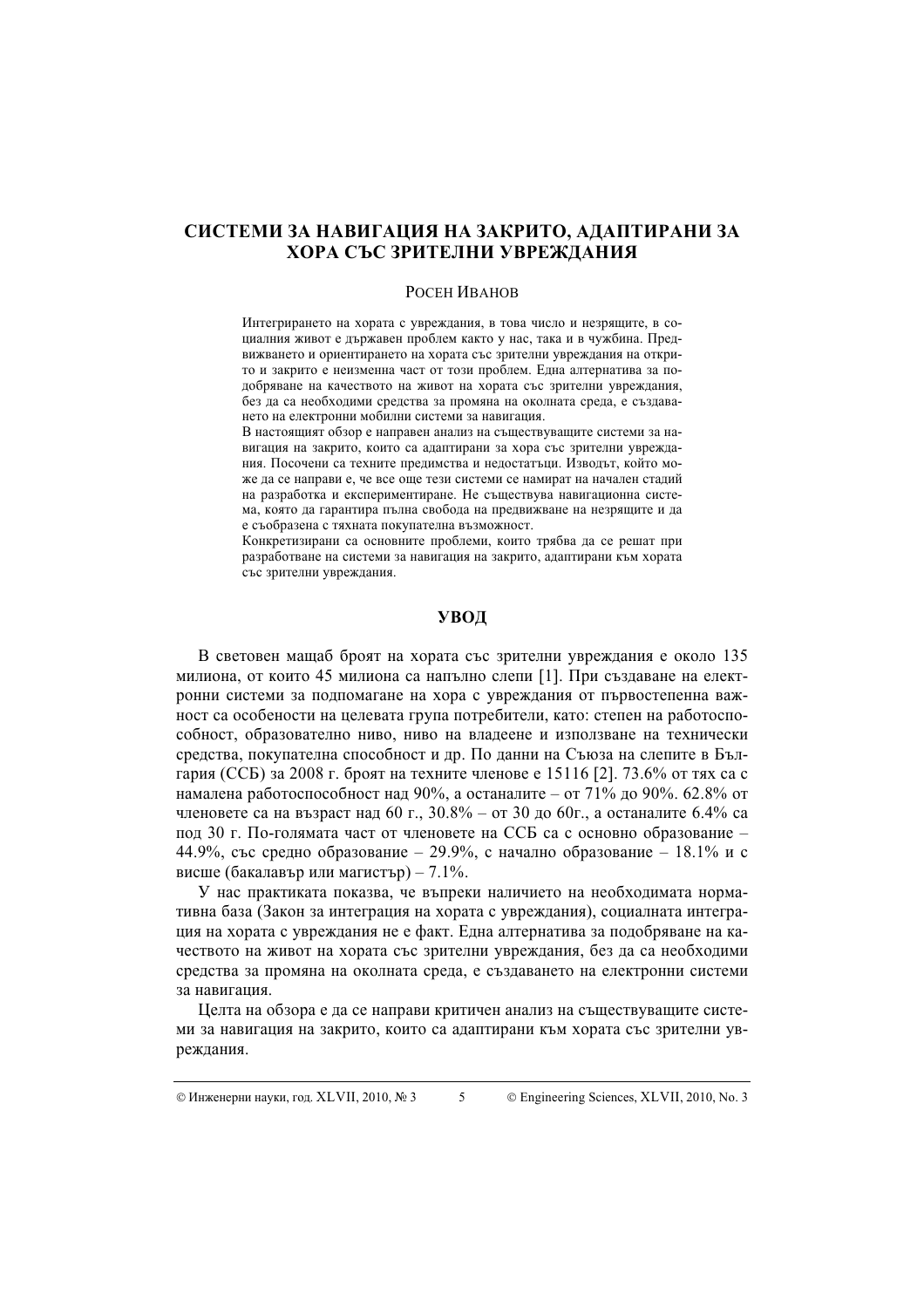## АНАЛИЗ НА ПРОБЛЕМА

Навигацията е процес, който се състои от две основни действия: търсене на път до зададена цел и физическо предвижване, включващо избягването на препятствия по пътя [3]. Търсенето на път е целенасочено и мотивирано предвижване от зададена начално до зададена крайна точка [4]. При навигация хората без зрителни проблеми разчитат основно на визуални ориентири. Чрез тях е възможна ориентация и категоризация на информацията от околната среда [5]. Хората със зрителни увреждания не могат да възприемат визуални ориентири, но разчитат на познати звуци, шум, миризми и тактилна информация.

Съществуват два основни начина за навигация [6]:

- 1. Навигация на базата на сензорна информация чрез която се определя текущата позиция на незрящия (piloting техники).
- 2. Намиране на текущата позиция на незрящия на базата на информация за предходната позиция и оценка за скоростта и посоката на предвижване (path integration техники).

При навигация на открито най-често се използва Global Positioning System (GPS) с цел определяне на позицията. Предложението за използване на GPS с цел създаване на навигационни системи за хора със зрителни увреждания е направено за първи път през 1985г. от Lomis [7] и Collins [8]. На настоящият етап вече е ясно, че GPS навигацията е неприложима за хората със зрителни увреждания, тъй като:

- Точността на непрофесионалните GPS приемници е средно около 9 метра [9] и е недостатъчна за реализацията на навигационни системи за хора със зрителни увреждания.
- Няма гаранция за достъпността на услугата, особено при предвижване в градска среда.
- Точността на GPS приемниците е най-ниска при липса на движение, или при предвижване с ниска скорост. Това обаче е характерния начин за предвижване на незрящите.

Алтернативата на GPS, при създаване на навигационни системи за незрящи, е диференциалната GPS (DGPS). При нея (WAAS за територията на САЩ и EGNOS за Европа) точността при позициониране е под 2 метра, тъй като се минимизира грешката, дължаща се промяна на скоростта на разпространение на GPS сигналите, основно когато преминават през йоносферата. Услугата European Geostationary Navigation Overlay Service (EGNOS) е функционална от 1 октомври 2009 г. [10]. Коригираната информация от GPS сателитите (от 34 надземните Ranging and Integrity Monitoring Stations) се препредава (чрез 6 Navigation Land Earth Stations) до 3 допълнителни сателита на геостационарна орбита (PRN 120, 124, 126). Трябва да се отбележи, че ако GPS приемникът е

<sup>6 ©</sup> Engineering Sciences, XLVII, 2010, No. 3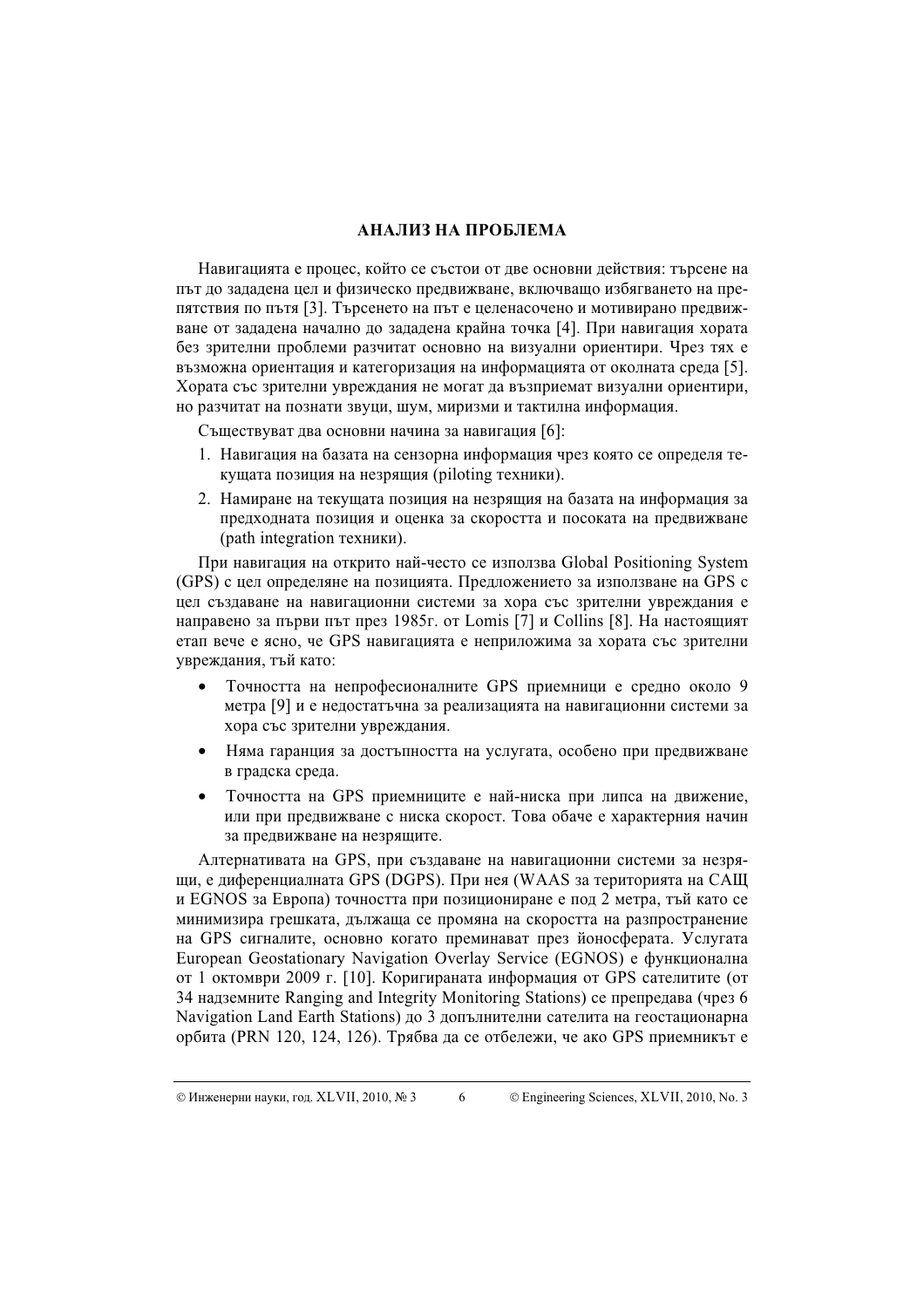на голямо разстояние от DGPS надземна станция (над 100 km), точността на позиционирането не може да се гарантира.

При навигация на закрито проблемите са много повече, особено ако незрящият не е запознат с разположението на стаите и препятствията в сградата:

- 1. Не може да се разчита на GPS (DGPS) поради невъзможността за фиксиране на достатьчен брой сателити, или поради много ниското ниво на GPS сигналите.
- 2. За хората със зрителни увреждания е по-трудно предвижването в сгради, поради по-малкия брой фиксирани ориентири на които те могат да разчитат.
- 3. При навигация на закрито кучетата-водачи не дават заловолителни резултати. В някои сгради не се допускат кучета-водачи и незрящите трябва да разчитат само на белия бастун.
- 4. Броят на препятствията в сградите е много по-голям, а местоположението на повечето от тях не е фиксирано във времето. Преодоляването на някои препятствия може да бъде рисковано.

## СЪЩЕСТВУВАЩИ СИСТЕМИ ЗА НАВИГАЦИЯ НА ЗАКРИТО

Следва анализ на основните навигационни техники, които могат да бъдат използвани при системите за навигация на закрито, адаптирани за хора със зрителни увреждания.

## 1. Използване светлинно, ултразвуково и радио-честотно насочване

## 1.1. Светлинно насочване

Най-често при този тип системи се използва инфрачервено (IR) насочване. Изисква се специална апаратна част, която приема и анализира сигналите от IR излъчватели, разположени на фиксирани места по тавана на коридорите и стаите. Определянето на местоположението е на базата на идентификационния (ID) номер на излъчвателя от който в даден момент се приема сигнал [11]. Друг подход за IR насочване се използва в проекта Talking Sign [12]. В този случай IR предавателите не излъчват своите ID номера, а модулирано аудио съобщение (говор). При това решение не е необходимо да се знае връзката между ID и местоположението на излъчвателя.

Системите, използващи IR насочване, имат следните по-важни недостатьци: сравнително висока цена на излъчвателите и приемното устройство, изисква се пряка видимост между приемното устройство и излъчвателя (2-3 m).

 $7\overline{ }$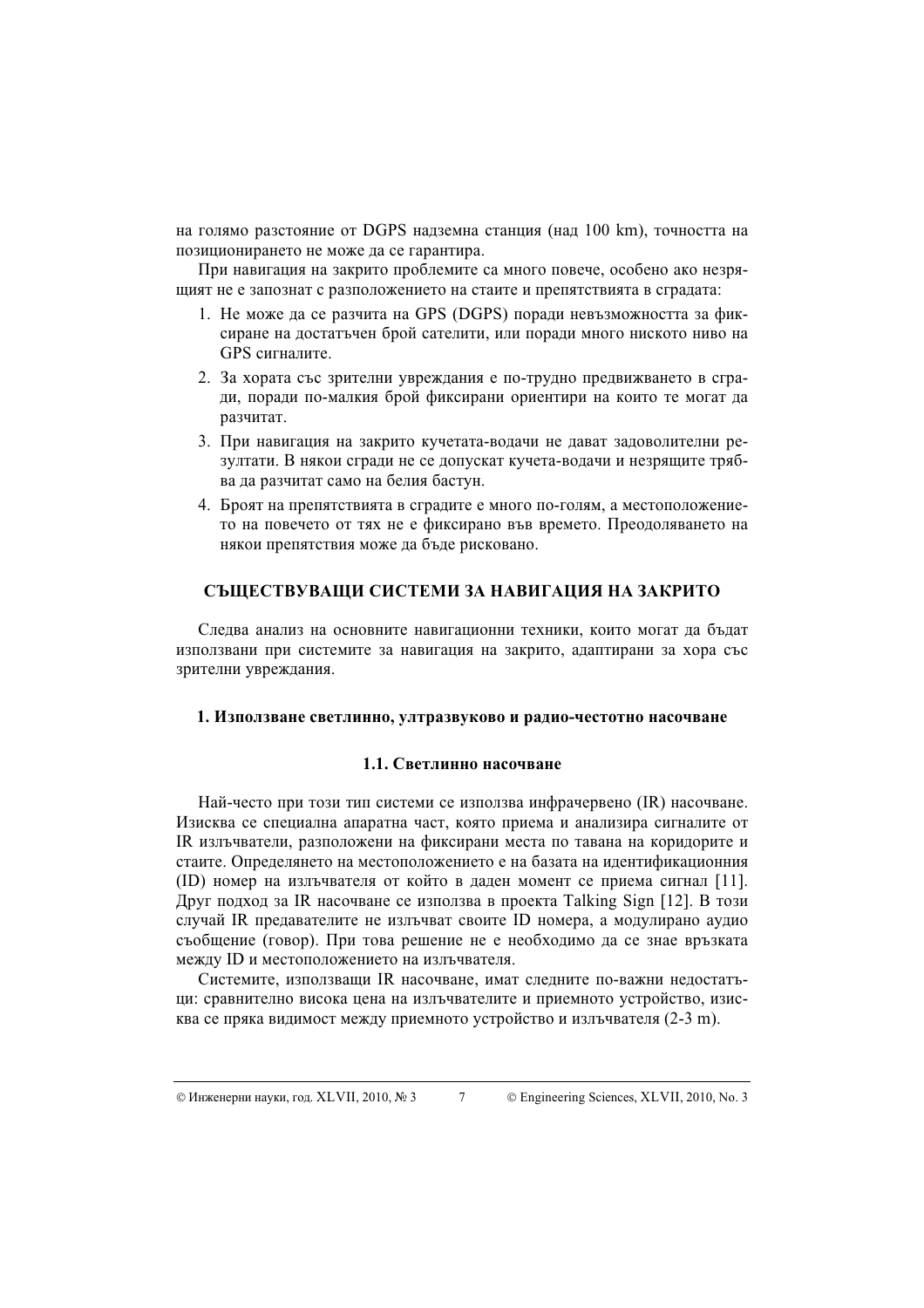## 1.2. Ултразвуково насочване

Този тип системи не се различават по начина на определяне на позицията от предходните. Вместо IR се използват ултразвукови излъчватели, които се разполагат на фиксирани места. Незрящите носят един или множество ултразвукови датчици. Локализацията им най-често се определя на базата на разликите във времената на приетите сигнали от различните източници – метрика Time Difference Of Arrival (TDOA).

Една от най-известните системи за навигация на закрито чрез ултразвук е Drishti [13, 14]. Тя е разработена от катедра Computer & Information Science and Engineering към университета на Флорида, САЩ. Системата позволява навигация на открито и закрито, като обединява технологии, като: DGPS и Wi-Fi позициониране, географски информационни системи (GIS), разпознаване и синтез на говор чрез IBM ViaVoice [15]. Системата гарантира точност при позициониране по-малка от 22 cm. Получава се не само позицията на клиента, но и оценка за неговата ориентация в пространството.

Основното предимство на ултразвуковото насочване е, че освен за определяне на позицията е възможно разпознаването на препятствия. За целта незрящият е екипиран със система от излъчватели и приемници. Разпознаването на препятствията е на базата на анализ на отразените ултразвукови сигнали (проекти NavBelt [16] и Guide Cane [17]) или на базата на преобразуване на отразените сигнали до звук [18] или вибрация [19].

Основните недостатъци на системите, използващи ултразвуково насочване, са: много висока цена на апаратната част, по-голяма част от съществуващите системи изискват предварително обучение на незрящите.

### 1. 3. Радио-честотно (RF) насочване

При този тип системи локализацията на потребителите е на базата на анализ на сигналите от съществуващи безжични мрежи, като: Bluetooth™, Wi-Fi и Ultra Wide Band (UWB). Могат да бъдат използвани три начина за локализашия.

При първия, за позицията се съди по точката на достъп (AP), в обсега на която потребителят се намира (метрика Cell of Origin – CoO). Например, при Bluetooth™ безжична мрежа, ако потребителят е в нейния обхват, то позицията му съвпада с позицията на AP при максималната грешка, равна на обсега на действие на AP (10 m). Възможно е позицията да бъде получена и чрез Bluetooth радио-честотно насочване [20].

При втория начин се използва метода на трилатерацията. Той има практически смисъл основно за Wi-Fi безжичните мрежи. Позицията на клиента се определя по позицията на три Wi-Fi AP до които потребителя е в близост. Wi-Fi AP се идентифицират по MAC адреса, който всяка от тях изпраща в ефира

<sup>8 ©</sup> Engineering Sciences, XLVII, 2010, No. 3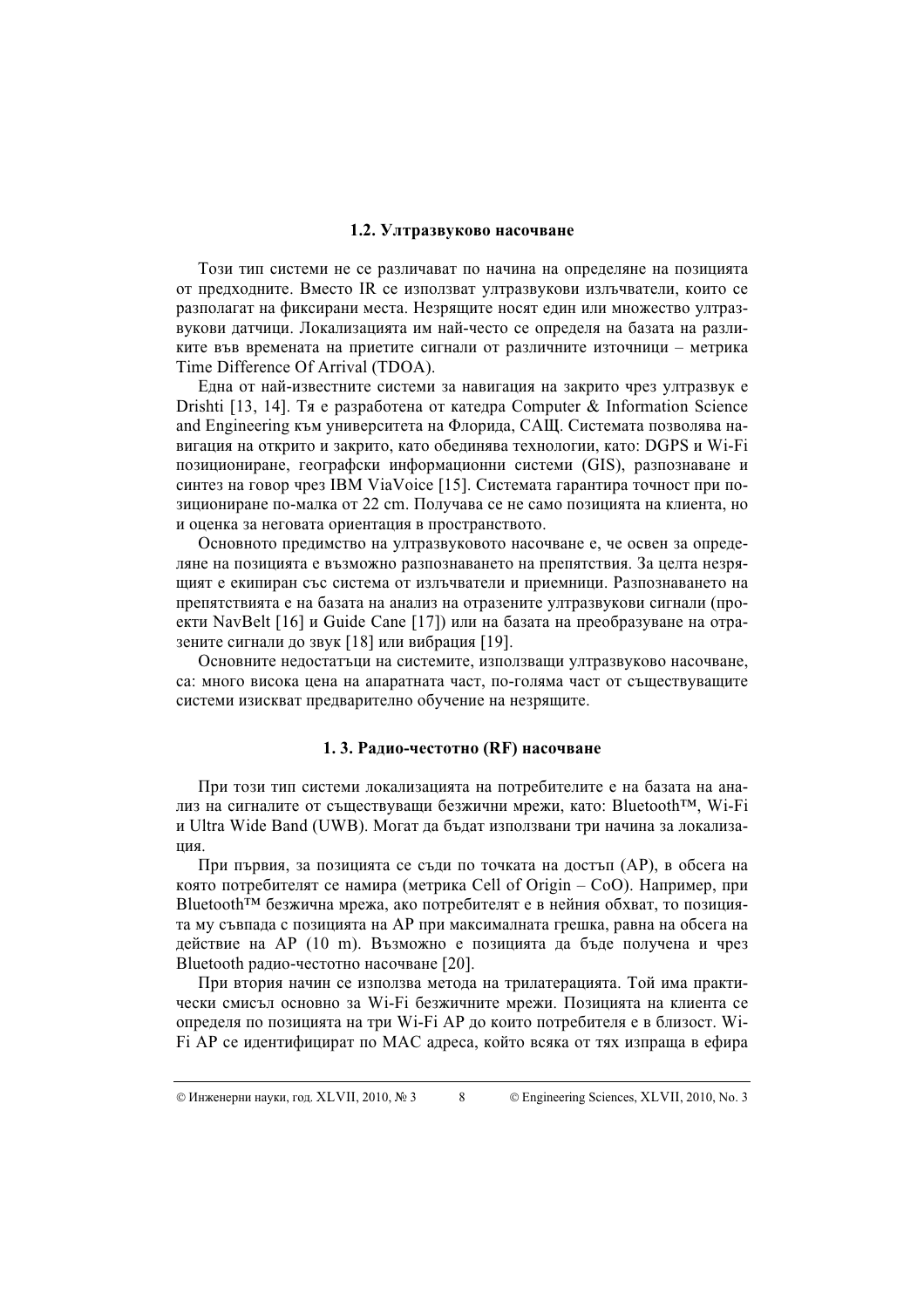през определен интервал от време. Една от комерсиалните услуги, която използва тази техника, e Skyhook Wireless XPS [21]. Тя може да се използва с цел получаване на позицията на клиентите както на открито, така и на закрито. Точността е (10-20) m, а времето, необходимо за изчисляване на позицията, е около 1 секунда.

При третия начин за изчисляване на позицията на клиентите се използва анализ на времето, необходимо за получаване на данни от всяка AP или силата на сигнала [22, 23, 24]. Най-често се използват следните метрики: Time of Arrival (TOA), Time Difference of Arrival (TDOA), Angle of Arrival (AOA) и Receiver Signal Strength (RSS). Тези метрики намират приложение основно при Wi-Fi и UWB мрежите. Точността е между 1 m и 100 m. Най-малка е точността при метрика AOA – може да достигне до 100 m (изискват се само две АР), от 1 m до 50 m при ТОА и ТDOA и от 5 m до 10 m при RSS. Метрика RSS (известна още като RSS fingerprinting) е подходяща за използване от мобилни терминали с вграден Wi-Fi интерфейс и програмен достъп до него – стойностите за RSS се получават директно от всяка AP, тъй като тази информация се предава през определен интервал от време. Основният недостатък на техника RSS fingerprinting е необходимостта предварително да се създаде радио-карта, която съдържа информация за RSS от всички AP, видими за т.нар. калибрирани точки от избрани места в сградата.

Поради все още малкият брой на безжичните мрежи у нас, системите с RF насочване могат да намерят органичено приложение, основно в големите градове.

#### 2. АНАЛИЗ НА ВИЗУАЛНА ИНФОРМАЦИЯ

При този тип системи за позицията на потребителите се съди чрез разпознаване визуални маркери и образи.

### 2.1. Разпознаване на визуални маркери

При навигационните системи се използват основно два вида маркери: Quick Response (QR) и цветни. QR маркерите са известни като 2D бар код. Създадени са през 1994 г. от японската фирма Denso Wave. В един QR маркер може да се запише информация (4296 символа), която да описва достатъчно подробно местоположението на потребителя. QR маркерите могат да бъдат декодирани чрез мобилни терминали, стига камерата им да е с разделителна способност над 2 Мр [25]. При някои системи, с цел бързо и лесно локализиране на маркерите, се използва система от IR излъчватели и приемници. За целта маркерите се изготвят от IR отражателен материал [26].

При цветните 2D маркери информацията се кодира най-често чрез цветни триъгълници. Технологията е разработка на Microsoft и е известна под името

<sup>9 ©</sup> Engineering Sciences, XLVII, 2010, No. 3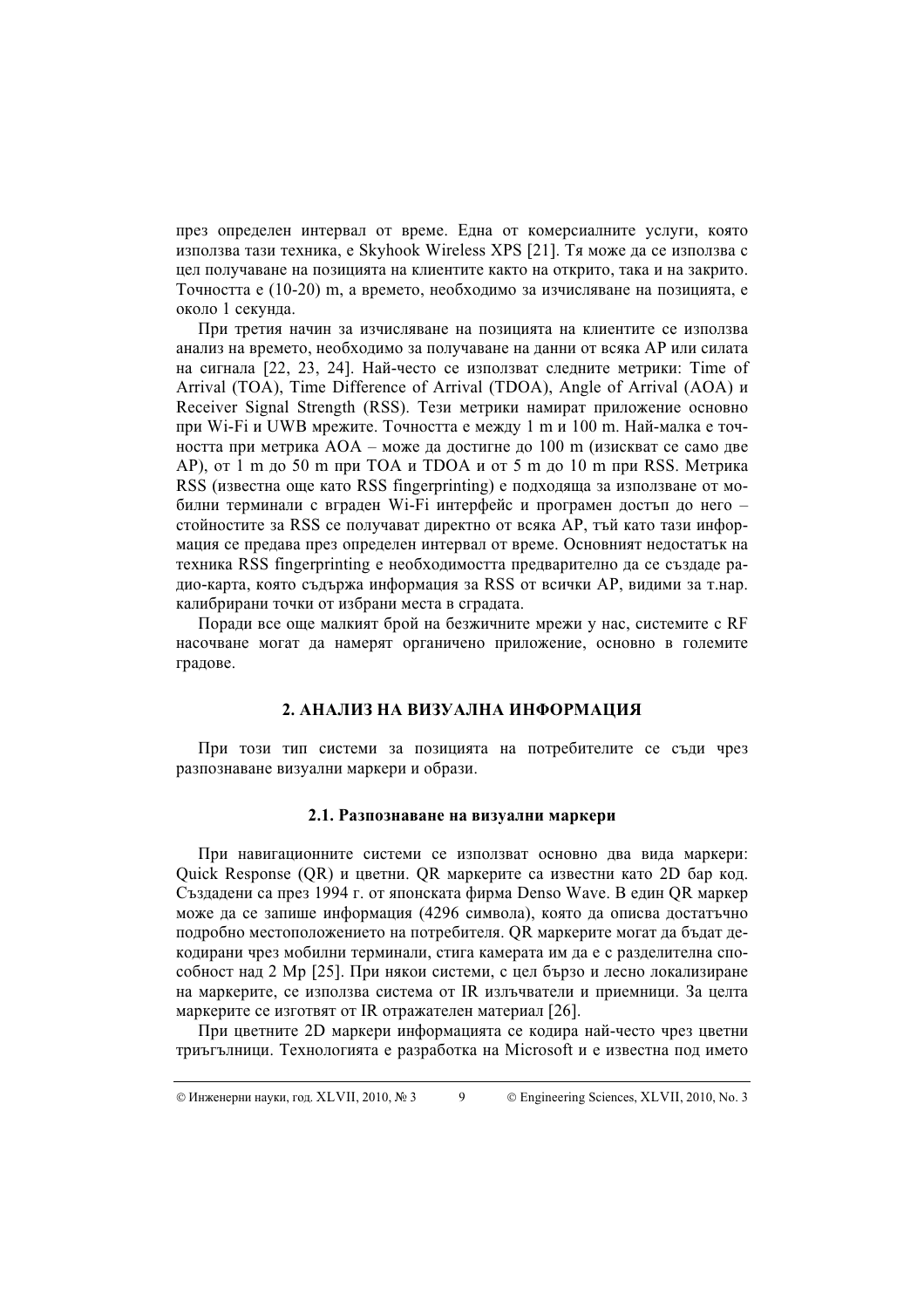Microsoft Tag или High Capacity Color Barcode (HCCB). Използват се цветови схеми с 4 или 8 цвята. Декодирането не изисква големи изчислителни ресурси и може да бъле реализирано като приложение за мобилен терминал [27].

## 2.2. Разпознаване на образи

При навигационните системи, базиращи се на разпознаване на образи, се разчита на анализ на изображенията, получени от фотокамерата на специализирана апаратна част или мобилен терминал [28, 29, 30]. Предварително е необходимо да се създаде база от данни, съдържаща параметричното описание на обектите, които системата трябва да може да разпознава. Характеристичните вектори, които описват обектите, трябва да съдържат отличителни характеристики, които са инвариантни към: осветеността, позицията на обектите в изображението и фона. Освен това, за да се минимизира цената на апаратната част, би било добре ако формирането на характеристичните вектори се реализира на мобилен терминал. Добри практически резултати се получават при използване на модификации на алгоритъм Scale-Invariant Feature Transform  $(SIFT)$  [31, 32].

## 2.3. Преобразуване на информацията от видео кадри в аудио сигнал

Идеята при този тип системи е разпознаване и класификация на препятствия по пътя на незрящия. Образът в кадъра се филтрира и се извличат контурите му. Следва преобразуване на информацията в кадъра до модулиран моно или стерео аудио сигнал [33]. Модулацията зависи от контурите на обектите, попадащи в кадъра. Основното предимство на тези системи е, че могат да бъдат реализирани като приложения за мобилни терминали [34]. Основният нелостатък е необходимостта от предварително обучение на незрящите.

#### 2.4. Преобразуване на информацията от видео кадри във вибрации

Навигационни системи, адаптирани за хора със зрителни увреждания, които използват вибрационен интерфейс се използват отдавна. Насочването на клиентите се реализира чрез вибрационни актуатори, които съответстват на посоката, която незрящият трябва да следва: напред, назад, наляво, надясно и т.н. [35,36]. В [37] е описана навигационна система при която информация от 3D изображения се трансформира до 2D вибрации чрез матрица от актуатори, които се закрепят на гърдите на незрящия.

Основните недостатъци на подобни системи са: много висока цена на апаратната част и необходимостта от обучение на потребителите.

 $10\,$ 

<sup>©</sup> Engineering Sciences, XLVII, 2010, No. 3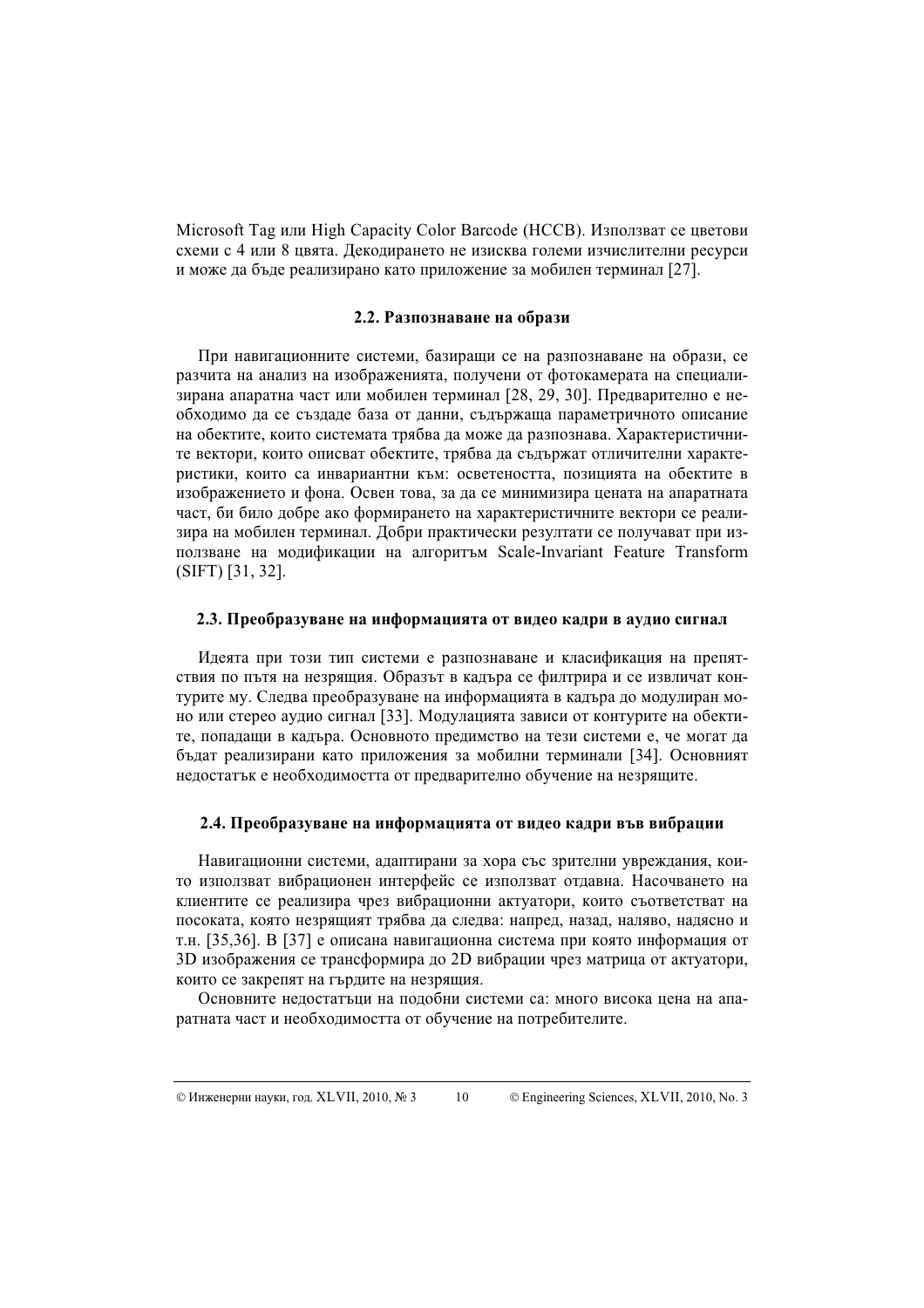## 3. ИНЕРЦИОННА НАВИГАЦИЯ

При този тип навигационни системи (спалат към path integration системите) оценка за текушата позиция на потребителя се получава на базата на предходната позиция и текущите стойности за скоростта и посоката на предвижване [38]. При реализацията на dead-reckoning навигация се използват микро електро-механични системи (MEMS). Това са сензори, необходими за получаване на оценка за скоростта, посоката и надморската височина, например: акселерометри, електронни жироскопи, магнитометри (компаси) и барометри. Оценката за скоростта най-често се получава чрез 2D акселерометри, а оценка за посоката - чрез електронен компас или жироскоп. Желателно е използването на електронни жироскопи, въпреки високата им цена, тъй като имат много помалка грешка при сравнение с електронните компаси.

Поради начина на функциониране на системите, използващи инерционна навигация, е необходима корекция на позицията на потребителя през определен интервал от време. Корекцията най-често се реализира чрез DGPS, A-GPS или Wi-Fi позициониране [39, 40, 41]. Следователно, инерционната навигация се използва като помощна за някоя от известните пилотиращи техники, в моментите, когато позицията не може да бъде изчислена (липса на сигнал или сигнал с много ниска амплитуда). От математическа гледна точка, комбинирането на данните от GPS или Wi-Fi и данните от инерционните датчици се реализира най-често чрез филтри на Калман. Филтрите на Калман са метод за оптимална оценка на състоянието на една система на базата на рекурсивно измерване на стойностите на зашумени входни данни [42]. При навигационните системи шумът във входните данни е зависим от обкръжаващата среда и начина на предвижване на клиента. В този случай филтрите на Калман не дават оптимална оценка. В резултат на това на практика се получава прекалено силно филтриране на позицията при завои (over smoothing). Поради тази причина се използват различни модификации на адаптивни филтри на Калман (АFK) [43] при които се получава оценка за статистическите параметри на динамичната система [44]. За идентификация на динамиката на системата и за оценка за ковариационната матрица на шума се предлагат решения, използващи невронни мрежи и размита логика [45, 46]. Практически по-голямо приложение имат т.нар. разширени филтри на Кламан (ЕКF) и техните адаптивни варианти (AEKF) [47]. При ЕКГ обновяването на позицията е на базата на оценката за грешката в траекторията.

Инерционните навигационни системи могат да се използват както на открито, така и на закрито. Един от основните им недостатъци е високата цена на необходимата апаратна част.

 $11$ 

<sup>©</sup> Engineering Sciences, XLVII, 2010, No. 3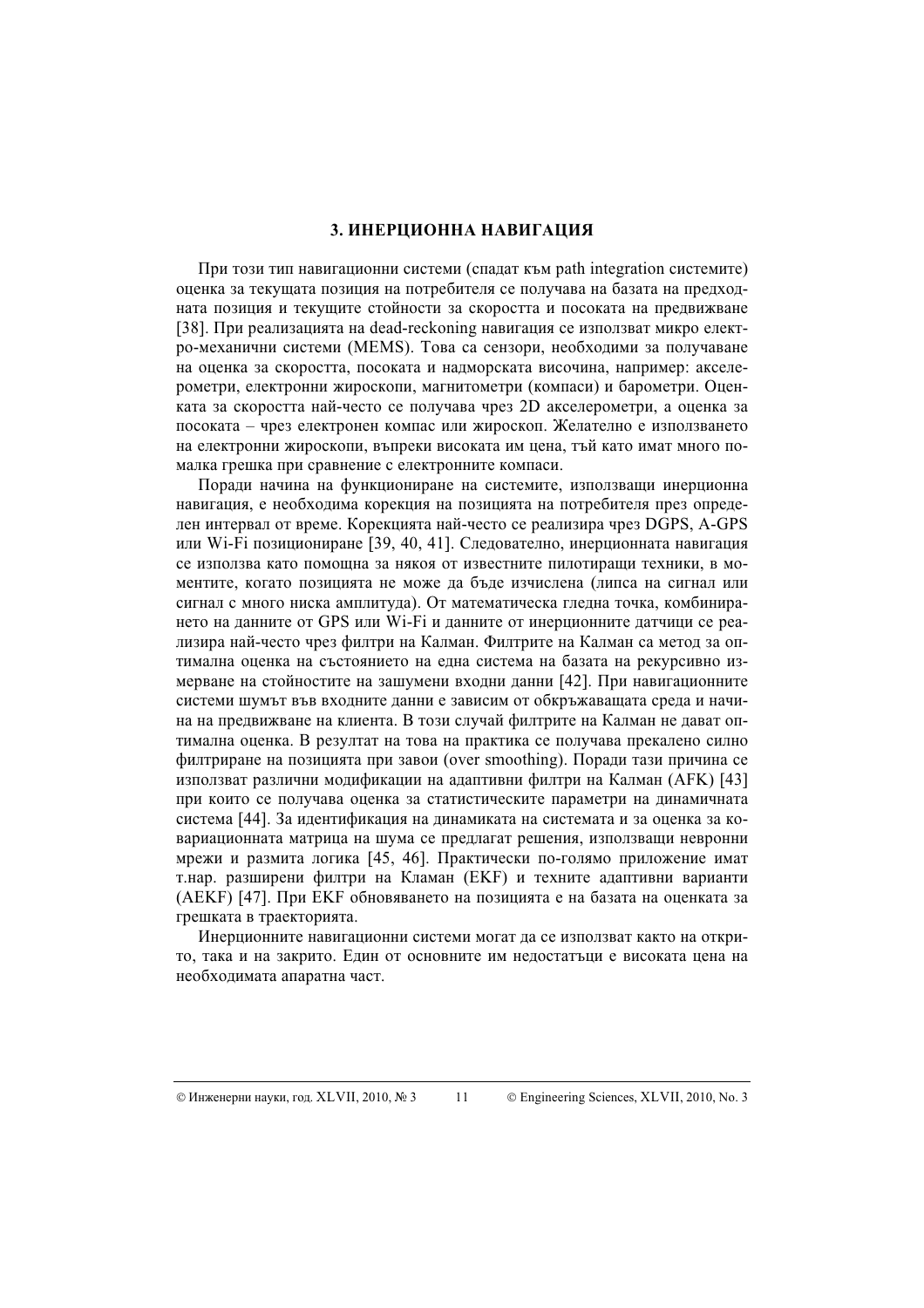## **4. RFID БАЗИРАНА НАВИГАЦИЯ**

Radio Frequency Identification (RFID) е технология, която има все по-голямо практически приложения, например: авиация, дърволобивна промишленост и строителство, текстилна промишленост, продажба на стоки, системи за сигурност, документи за самоличност и др. [48]. RFID етикетите могат да бъдат пасивни (не изискват автономно захранване) и активни. При навигационните системи се използват както пасивни, така и активни RFID етикетите с нел локализация на потребителите. Всеки етикет съдържа чип, в постоянната памет на който е записан 64-битов идентификационен код (ID). Прочитането му се реализира чрез т.нар. RFID четци. За позицията на клиента се съди по ID на прочетения етикет. За целта трябва да е известна предварително връзката между позиция на етикет и неговия ID код. Диапазонът на детектиране на RFID етикетите е от няколко сантиметра до няколко метра при UHF RFID етикетите. При повечето навигационни системи за незрящи се използват пасивни RFID етикети, поради тяхната ниска цена (под 0.6 евро при големи количества). Най-често срещаното решение е вграждането на мрежа от RFID етикети в пода (или килими, пътеки), които формират път, който незрящият трябва да следва. За целта RFID четеца се вгражда или на върха на белия бастун, или в обувката на потребителя [49, 50].

Този тип навигация има един съществен недостатък. Не може да се използва за големи сгради, поради огромното количество етикети, които ще бъдат необходими. Освен това вграждането на етикетите в пода на вече построени сгради е трудно и скъпо. При използване на активни RFID етикети позицията може да бъде определена и на базата на RFID радио-честотно насочване.

## **ИЗВОЛИ**

Изследванията показват, че навигацията на хора със зрителни увреждания се реализира основно чрез белия бастун. Той се използва, както с цел ориентиране, така и с цел откриване и преодоляване на препятствия. За съжаление белият бастун не може ла осигури тази навигационна независимост, която е необходима на незрящите, за да се гарантира необходимата им свобода на предвижване. По-голяма част от препятствията не могат да бъдат открити навреме чрез белия бастун. Много по-добри резултати се получават при използване на кучета-водачи. Статистиката в световен мащаб показва, че само 3% от хората със зрителни увреждания използват помошта на кучета-водачи. Още по-малък е броя на незрящите, използващи електронни системи за навигация. Причините за това са комплексни:

 $\bullet$ Цената на по-голямата част от навигационните системи за незрящи е прекалено висока за тях, тъй като те имат ограничени доходи.

 $12$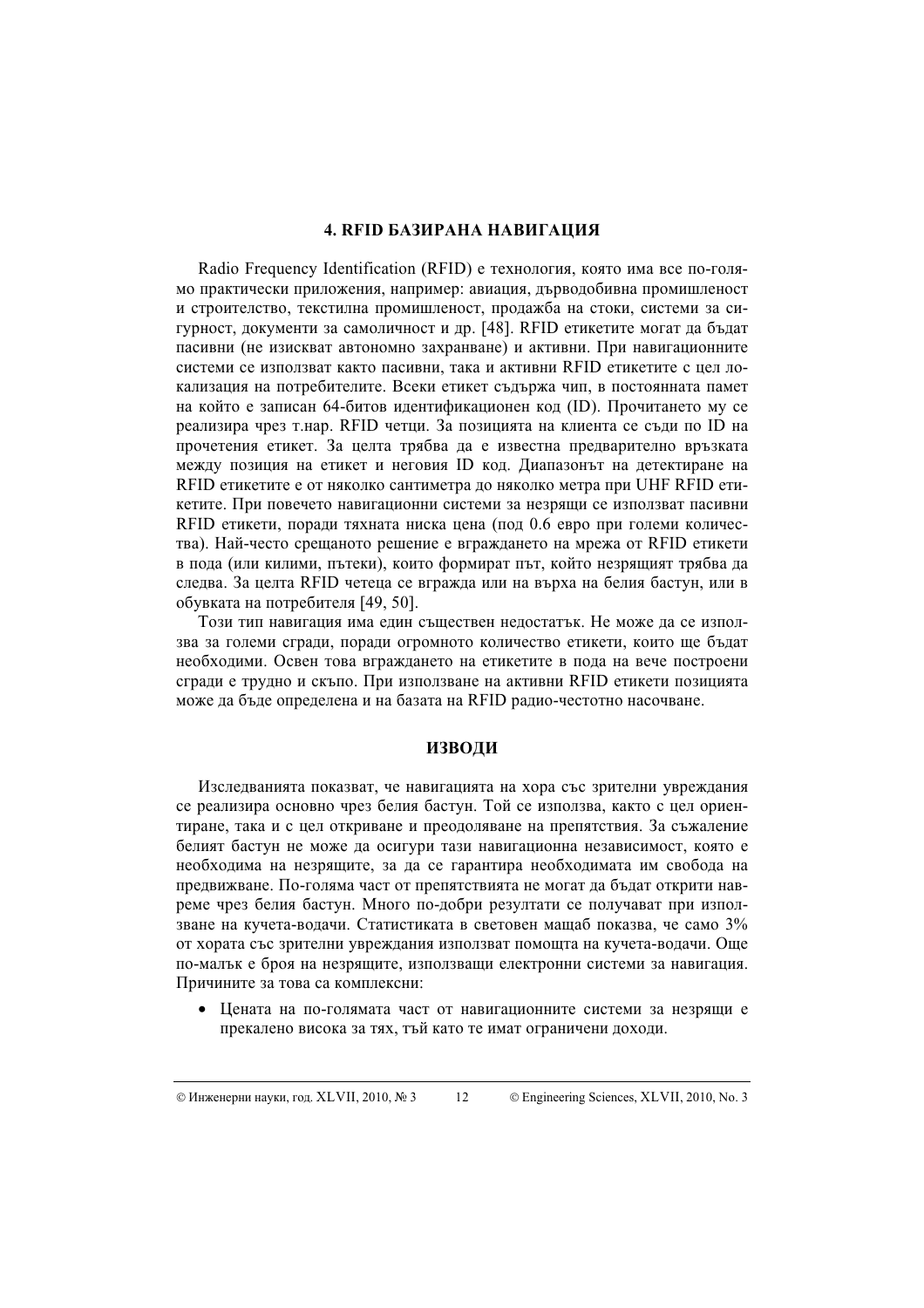- Една част от системите са прекалено сложни за използване или изискват продължителен период за обучение.
- Някои системи допълнително затрудняват ориентирането на незрящите, например: ангажират и двете ръце на потребителя и той не може да разчита на белия бастун; навигацията чрез стерео аудио сигнал блокира възприемането на звуци и шумове от обкръжаващата среда чрез които незрящите се ориентират.

При проектирането на навигационна система за хора със зрителни увреждания от първостепенно значение е правилния избор на потребителския интерфейс. За па може навигационната система максимално па е съобразена с проблемите и изискванията на потребителите е необходимо да се използва User Centered Design (UCD) [51]. Тъй като хората със зрителни увреждания възприемат заобикалящия ги свят и се ориентират по напълно различен начин от зрящите, при създаването на навигационни системи за тях е необходимо да се отчита: предпочитан начин за ориентиране, ниво на владеене на технически средства, предпочитан потребителски интерфейс и др.

След анализ на предпочитанията на хората със зрителни увреждания към системите за навигация на закрито (на базата на интервю) и характеристиките на съществуващите системи за навигация на закрито могат да се направят следните изводи:

- 1. Предпочитаният от незрящите начин за комуникация с навигационната система е чрез натурален говор. Това предполага използването на Техt-To-Speech (TTS) програмни модули.
- 2. Хората със зрителни увреждания предпочитат колкото се може по-детайлно описание на пътя, по който трябва да преминат. Навигационната системата трябва да дава необходимата им увереност, че те следват правилния път. Командите трябва да са разбираеми и еднозначни.
- 3. Системите за навигация трябва да отчитат, че предпочитаните от незрящите обекти чрез които те най-добре се ориентират, са стените на стаите и коридорите, вратите и стълбите.
- 4. Незрящите се ориентира и по специфични звуци и шум и това предполага навигационните системи да не изискват използването на слушалки.
- 5. При предвижване от етаж на етаж за предпочитане е да се използват стълбите, а не асансьори и ескалатори.
- 6. Незрящите предпочитат да се движат в права посока. Желателно е завоите по пътя да са на 90 градуса. Например, навигация от рода на "23 градуса вляво" затруднява по-голямата част от незрящите. Правите участьци от пътя не трябва да бъдат с голяма дължина. Ако това не е възможно, незрящият трябва да се напътства след всеки (10-20) m, за да е сигурен, че системата работи и не се е отклонил от маршрута.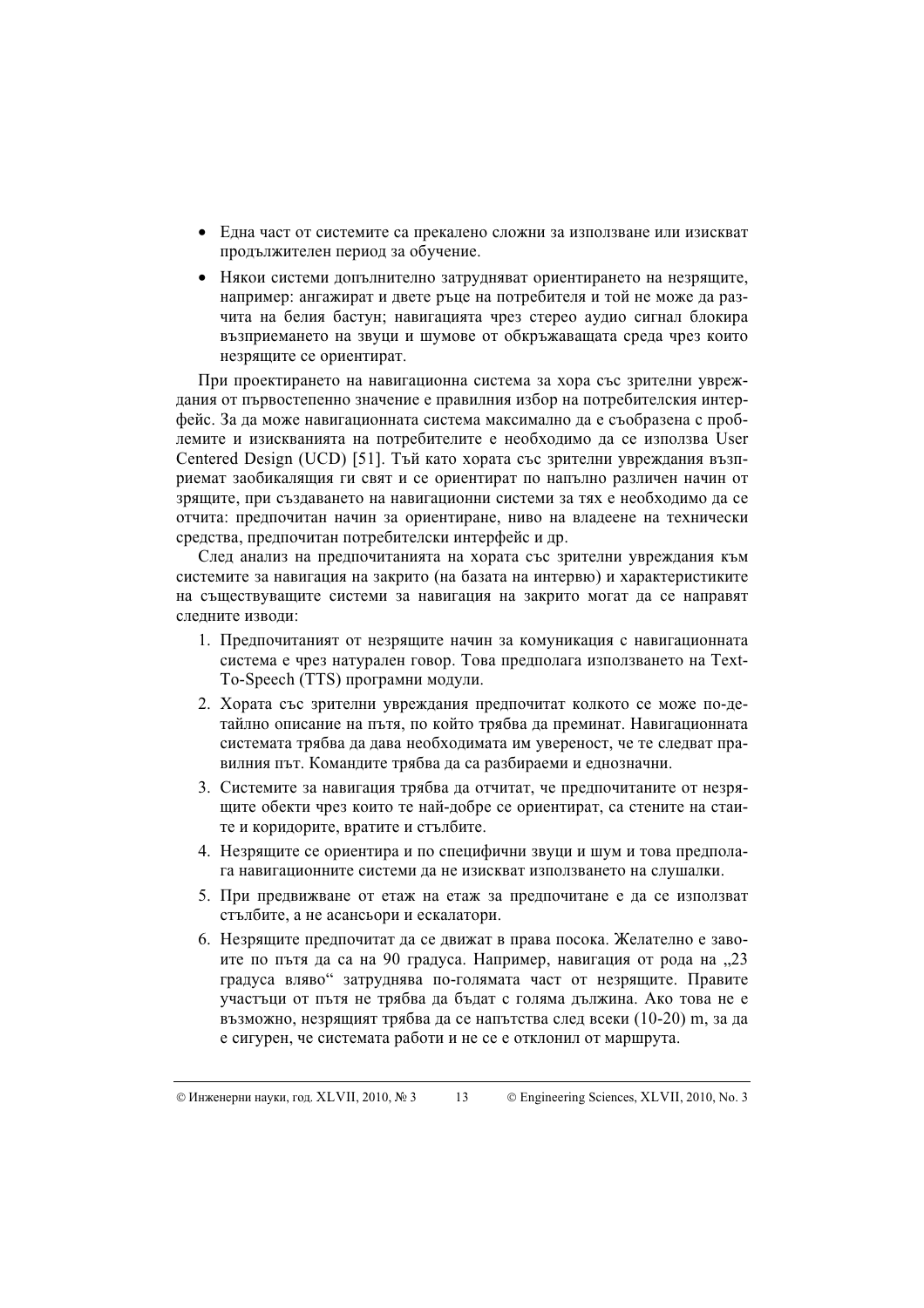- 7. Най-често използваното техническо средство от хората със зрителни увреждания е мобилният телефон. Тъй като по-голямата част от незрящите имат ограничени доходи, навигационните системи не трябва да се базират на смартфони и цифрови персонални помощници (PDA) [52]. Масовата достъпност на навигационните система засега може да се гарантира при използване на мобилни терминали от средния ценови сегмент, които поддържат технология Java 2 Micro Edition (J2ME).
- 8. Навигационната система не трябва да ангажира и двете ръце на незрящите, тъй като те разчитат повече на белия бастун или на кучето-водач.

#### <u>заключение</u>

На базата на направения обзор и анализа на съществуващите системи за навигация на закрито, адаптирани за хора със зрителни увреждания, може да се направи извода, че все още тези системи се намират на начален стадий на разработка и експериментиране. Не съществува навигационна система, която да гарантира пълна свобода на предвижване на незрящите и да е съобразена с тяхната покупателна възможност. Тенденциите в телекомуникационния сектор показват, че за в бъдеще ще има мобилни телефони от средния ценови сегмент с достатъчно функционални възможности (A-GPS, Wi-Fi, RFID четец, акселерометър и електронен компас) за създаване на необходимите навигационни системи, без да е необходима допълнителна апаратна част.

#### ЛИТЕРАТУРА

- 1. Unite for sight, World Health Organization report, http://www.uniteforsigth.org/eye\_stats.php, 2009.
- 2. Съюз на слепите в България, http://ssb-bg.net/stat.html, 2009.
- 3. M o n t e l l i , D., R. N a v i g a t i o n. The Cambridge handbook of Visuospatial Thinking, Cambridge University press, 2005, 257-294.
- 4. G o l l e d g e , R. G. Human wayfinding and cognitive maps, Wayfinding behaviour: Cognitive mapping and other spatial processes (John Hopkins University press, Chapret 1, 1999, 5-45).
- 5. T v e r s k y , B. Structures of mental spaces: How people think about space. Environment and Behaviour, 35, 2003, No.1, 66-80.
- 6. L o o m i s , J. M. et al. Assistive wayfinding in visually impaired travellers, Applied Spatial Cognition: From research to cognitive technology, Lawrence Erlbaum Association, 2007, 179-202.
- 7. L o o m i s , J. M. Digital map and navigation system for the visually impaired. Unpublished manuscript, Department of Psychology, University of California, 1985.
- 8. C o l l i n s, C. C. On mobility aids for the blind, Electronic spatial sensing for the blind, 1985, 35-64.
- 9. P o n c h i l l i a , P. E. et al. Finding a Target with an Accessible Global Positioning System. – J. of Visual Impairment & Blindness, 101, 2007, No.8, 479-488.
- 10. EGNOS, http://www.egnos-pro.esa.int/education/index.html, 2009.

14 © Engineering Sciences, XLVII, 2010, No. 3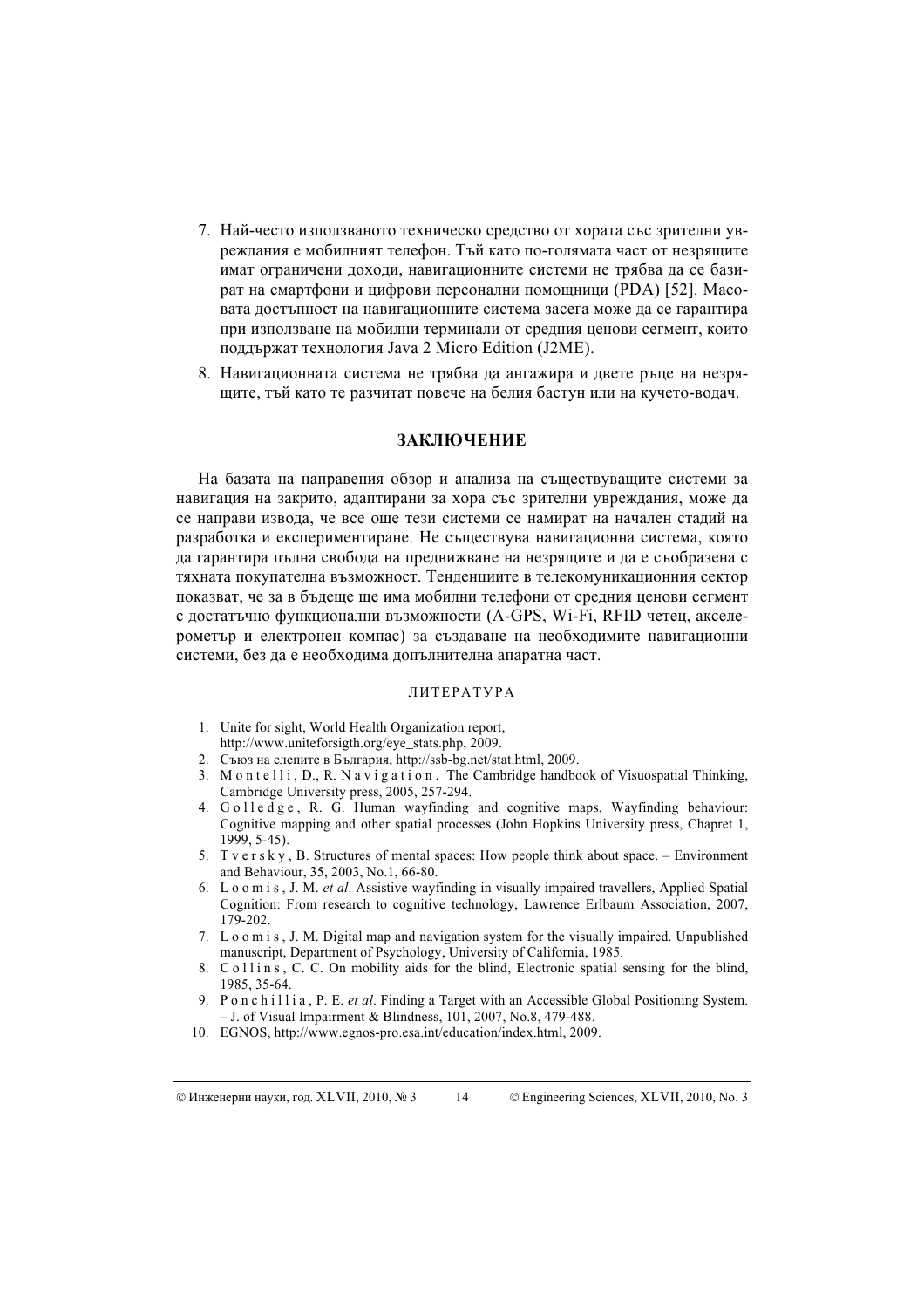- 11. H a n c o c , M. B. Electronic Autorouting navigation system for visually impaired persons. US patent number 5806017, 1998.
- 12. C r a n d a l 1, W. et al. Talking Signs® Remote Infrared Signage: A Guide for Transit System Managers, Project ACTION, 1995.
- 13. A b d e l s a l a m (Sumi) H., E. M. S t e v e n, R. B a l a j i . Drishti: An Integrated Navigation System for Visually Impaired and Disabled. – Fifth International Symposium on Wearable Computers (ISWC'01), 2001, 149.
- 14. L i s a , R., H. S u m i , M. S t e v e . Drishti: An Integrated Indoor/Outdoor Blind Navigation System and Service. – Second IEEE International Conference on Pervasive Computing and Communications (PerCom'04), 2004, 23-30.
- 15. IBM Via Voice, http://www-01.ibm.com/software/pervasive/embedded\_viavoice, 2009.
- 16. Shoval, S., J. Borenstein, Y. Koren. Auditory Guidance With the NavBelt A Computerized Travel Aid for the Blind. – IEEE Trans. On Systems, man, and Cybernetics, 28, 1998, No. 3, 459 – 467.
- 17. B o r e n s t e i n, J., I. U l r i c h. The Guide Cane A computerized travel aid for the active guidance of blind pedestrians. – IEEE Int. Conf. on Robotics and automation, 1997, 1283- 1288.
- 18. K a y , L., L. C h e s n o k o v a . An ultrasonic based spatial imaging sonar as an alternative to the vOICe light based spatial imaging camera for use by blind persons, – In: World Congress for blind, Baltimore, 2005.
- 19. Bousbia-Salah, M., M. Fezari. A Navigation Tool for Blind People, Book Innovations and Advanced Techniques in Computer and Information Sciences and Engineering, Springer Netherlands, ISBN 978-1-4020-6267-4, 2007, 333-337.
- 20. B o h o n o s, S. et al. Universal Real-Time Navigation Assistance (URNA): An urban Bluetooth beacon for the blind. – Proc. of the 1st ACM SIGMOBILE Int, Workshop on Systems and Networking Support for Healthcare and Assisted Leaving Environments, 2007, 83-88.
- 21. Skyhook® Wireless, http://www.skyhookwireless.com, 2009.
- 22. R a j a m a k i , J. et al. LaureaPOP Indoor Navigation Service for the visually impaired in a WLAN environment. – Proc. of the 6th WBEAS Int. Conf. on Electronics, Hardware, Wireless and Optical Communications, 2007, 96-101.
- 23. Youssef, M., A. Ashok, S. Udaya. WLAN Location Determination via Clustering and Probability Distribution. – Proc. of the 1st IEEE Int. Conf. on Pervasive Computing and Communications, 2003, 143-150.
- 24. L a d d, A. et al. On the feasibility of using wireless Ethernet for indoor localization. IEEE Trans. on Robotics and Automation, 20, 2004, No.3, 555-559.
- 25. R o h s , M. Real-World Interaction with Camera phones. Int. Symp. on Ubiquitous Computing Systems, 3598, 2005, 2, 74-89.
- 26. T j a n , B. S. et al. Digital Sign System for Indoor Wayfinding for the Visually Impaired. IEEE Computer Society Conf. on Computer Vision and Pattern recognition, 2005, 30.
- 27.  $C$  o u g h  $l$  a n, J. Functional assessement of a camera phone based wayfinding system operated by blind and visually impaired users. – Int. J. on Artificial Intelligence Tools, 2009.
- 28. D u n c a u , R. R. Cipolla. An image-based system for urban navigation. In: Proc. of the British Machine Vision Conference, BMVC'04, 2004.
- 29. Y e h, T., K. T o l l m a r, T. D a r r e l l. Searching the Web tith mobile images for location recognition. – In Proc. of the IEEE Conf. on Computer Vision and pattern Recognition, 2, 2004, 76-81.
- 30. Z h a n g , W., J. K o s e c k a . Image based localization in urban environments. In: Proc. 3rd Int. Symp. on 3D data processing, Visualization, and Transmission, 2006, 33-40.
- 31. N o r d i n , J., A. M. A l i . Indoor Navigation and Localization for Visually Impaired People using weighted topological map. – J. of Computer Science, 5, 2009, No.11, 883-889.

© Инженерни наук<br>

15 © Engineering Sciences, XLVII, 2010, No. 3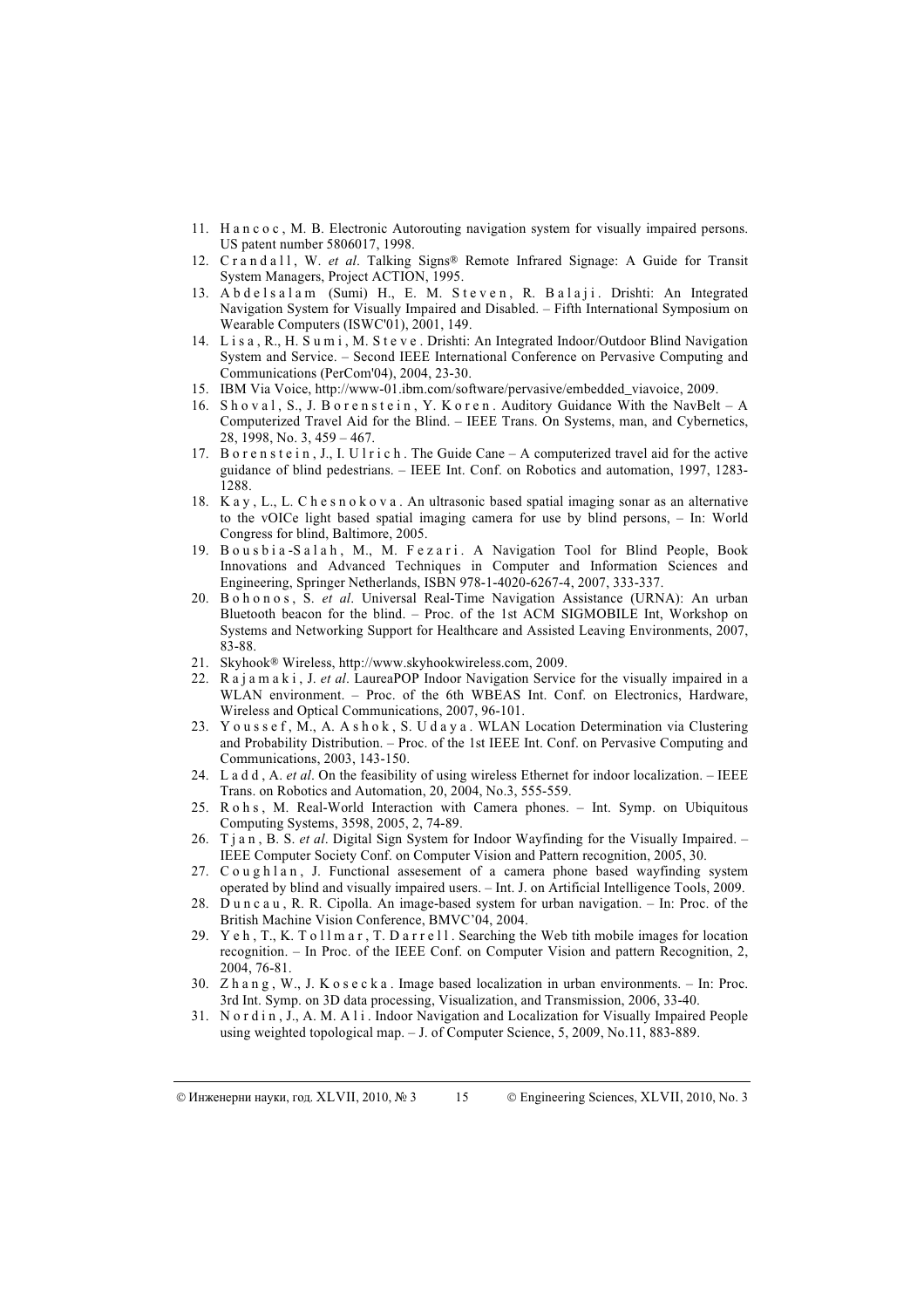- 32. C a p e r n a , S. A Navigation and Object Location Device for the Blind, Ph.D. Thesis, University of Maryland, College Park, 2009.
- 33. NIST, AIR Blind Navigation System, 2002.
- 34. M e i j e r, P. A modular synthetic vision and navigation system for the totally blind. In World Congress for Blind, Baltimore, 2005.
- 35. E r p, v a n J a n *et al.* Waypoint navigation with a vibrotactile waist belt.  $-$  ACM Trans. on Applied Perception, 2005, 106-117.
- 36. B r e w s t e r , S., F. C h r o h a n , L. B r o w n . Reactive Feedback for Mobile Interaction. Proc. of the ACM CHI'07, 2007, 159-162.
- 37. B o u r b a k i s, N. Sensing Surrounding 3D Space for Navigation of the Blind. IEEE Engineering in Medicine and Biology Magazine, 2008, 49-55.
- 38. Dead reckoning, http://en.wikipedia.org/wiki/Dead\_reckoning, 2009.
- 39. Beauregard, S., H. Haas. Pedestrian Dead Reckoning: A Basis for Personal Positioning. – Proc. Of the  $3<sup>rd</sup>$  Workshop on Positioning, Navigation, and Communication (WPNC'06), 2006, 27-35.
- 40. P o p a , M. et al. Combining Cricket System and Inertial Navigation for Indoor Human Tracking. – Proc. of IEEE Wireless Communications & Networking Conference, 2008, 3063-3068.
- 41. Ladetto, Q., B. Merminod. An Alternative Approach to Vision Techniques Pedestrian Navigation System based on Digital Magnetic Compass and Gyroscope Integration. – 6th World Multiconference on Systemic, Cybernetics and Information, 2002.
- 42. A l o n z o , K. A 3D space formulation of a navigation Kalman filter for autonomous vehicles. The Robotics Institute, Carnegie Mellon University, CMU-RI-TR-94-19, 1994.
- 43. M o h a m e d, H., K. P. S c h w a r z. Adaptive kalman Filtering for INS/GPS. J. of Geodesy, 73, 1999, 193-203.
- 44. C o n g w e i , H. et al. Adaptive Kalman Filtering for vehicle navigation. Journal of GPS, 2, 2003, No.1, 42-47.
- 45. D a h -J i n g , J., H. C h e n g -M i n . An Adaptive Fuzzy Strong Tracking Kalman Filter for GPS/INS Navigation. – 33rd Annual Conf. IECON'07, 2007, 2266-2271.
- 46. W a n g , J. et al. A Neural Network and Kalman Filter Hybrid Approach for GPS/INS Integration. – 12th IAIN Congress and 2006 Int. Symp. on GPS/GNSS, 2006, 277-282.
- 47. H e s h , J. A., S. I. R o u m e l i o t i s . An Indoor Localization Aid for the Visually Impaired. – Proc. IEEE Int. Conf. ot Robotics and Automation, 2007, 3545-3551.
- 48. N g a i , E. W. T. et al. RFID Research: An Academic Literature Review (1995-2005) and Future Research Directions. – Int. J. Production Economics, 112, 2008, 510-520.
- 49. L a w r e n c e , K. Management and navigation System for the Blind. European Patent EP 1829014, 2006.
- 50. Willis, S., S. Helal. A Passive RFID Information Grid for Location and proximity Sensing for the Blind User. University of Florida Technical Report TR04-009, 2009.
- 51. Thim b l e b y, H. Understanding User Centred design (UCD) for People with Special Needs. Book Computers Helping People with Special Needs, ISBN 978-3-540-70539-0, Volume 5105, 2008, 1-17.
- 52. Gartner, G., F. Ortag. A Survey of Mobile Indoor Navigation Systems. Book Cartography in Central and Eastern Europe, ISBN 978-3-642-03293-6, 2009, 305-319.